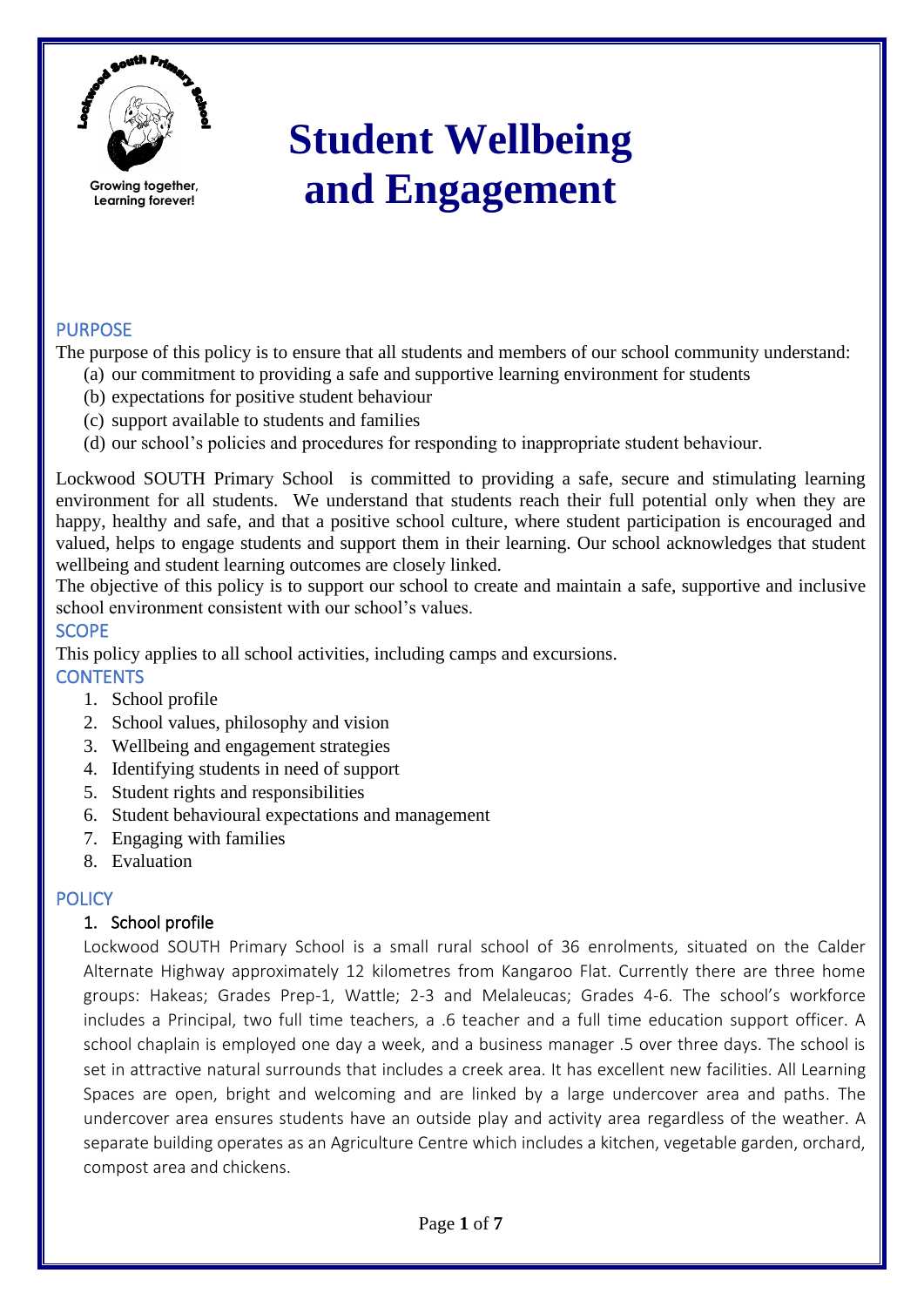Lockwood SOUTH Primary School offers a comprehensive and rich learning program drawn from the Victorian Curriculum with Literacy and Numeracy the main priority.

The school offers specialist areas of Mandarin in partnership with Bendigo Senior Secondary's Confucius Classroom, Mobile Area Resource Centre (MARC Library Van), Music with a Performing Arts Production once a year, Physical Education with participation in the Loddon Calder District School Sports Association and Sporting Schools. ICT is integrated across the curriculum and is used on a daily basis particularly Netbooks and Interactive whiteboards.

Students participate in Wellbeing programs led by the school Chaplain; one to one mentoring sessions with staff; Cooking and Science in the Agricultural Centre; Hands on Learning - gardening/cooking; woodwork and creating; as well as Environmental Projects in partnership with the Upper Spring Creek Landcare group. On reaching Grade 6 students become part of the Grade 6 Leadership Team organising special events, participating in leadership development as well as leading Assembly.

The school also has a comprehensive incursion, excursion and camps program which supports diversity, depth and learning beyond the walls of the classroom. Regional Staff: Speech Therapists, Psychologists and Social Workers are accessed for students with additional needs.

The school is also an eSmart, Better Buddy and ResourceSmart School. An Outside School Hours Care operates each morning and afternoon.

### 2. School values, philosophy and vision

### Vision:

At Lockwood South we work together to provide a safe and stimulating learning environment that engages students to work towards achieving their personal best in an atmosphere of mutual respect and co-operation.

#### Our four school values are:

### Personal Best:

Always endeavoring to do the best I can by setting realistic goals and being optimistic about achieving them.

### Caring:

Showing concern to others ad being thoughtful and understanding of their feelings.

### Mutual Respect:

Treating others, property and the environment with car and consideration; resulting in others treating me and my property with care and consideration.

### Community:

Working together cooperatively in the classroom, Lockwood South and the wider community for the common good. Encouraging participation in our community and the development of citizenship skills.

### 3. Wellbeing and engagement strategies

Lockwood SOUTH Primary School has developed a range of strategies to promote engagement, an inclusive and safe environment, positive behaviour, and respectful relationships for all students in our school. We recognise the importance of student friendships and peer support in helping children and students feel safe and less isolated We acknowledge that some students may need extra social, emotional or educational support at school, and that the needs of students will change over time as they grow and learn. A summary of the universal (whole of school), targeted (year group specific) and individual engagement strategies used by our school is included below:

• high and consistent expectations of all staff, students and parents and carers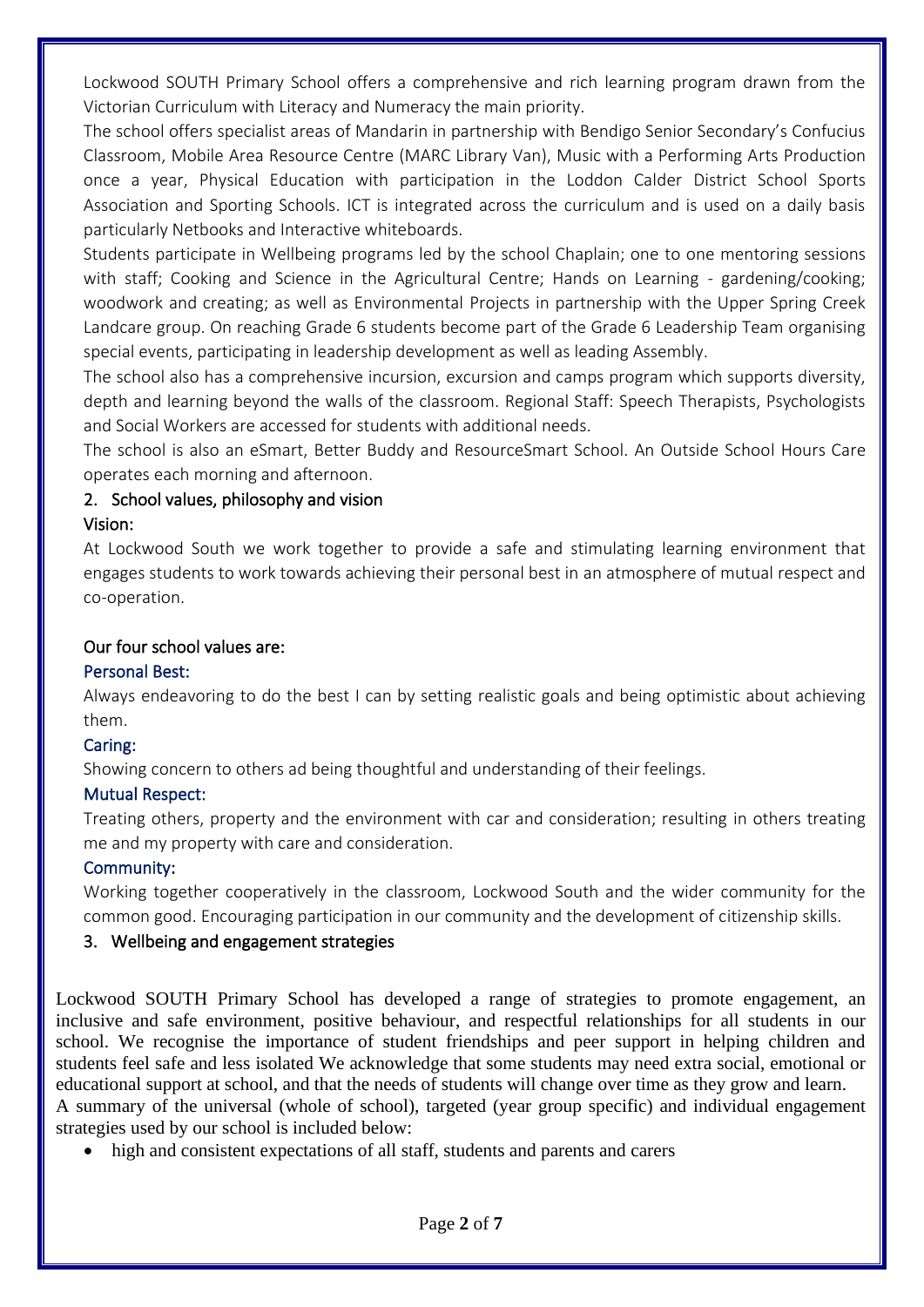- prioritise positive relationships between staff and students, recognising the fundamental role this plays in building and sustaining student wellbeing
- creating a culture that is inclusive, engaging and supportive and that embraces and celebrates diversity and empowers all students to participate and feel valued
- welcoming all parents/carers and being responsive to them as partners in learning
- analysing and being responsive to a range of school data such as attendance. Attitudes to School Survey, parent survey data, student management data and school level assessment data
- teachers at Lockwood SOUTH primary School adopt a broad range of teaching and assessment approaches to effectively respond to the diverse learning styles, strengths and needs of our students and follow the standards set by the Victorian Institute of Teaching
- our school's Statement of Values and School Philosophy are incorporated into our curriculum and promoted to students, staff and parents so that they are shared and celebrated as the foundation of our school community
- carefully planned transition programs to support students moving into different stages of their schooling
- positive behaviour and student achievement is acknowledged in the classroom, and formally in school assemblies and communication to parents
- monitor student attendance and implement attendance improvement strategies at a whole-school, cohort and individual level
- students have the opportunity to contribute to and provide feedback on decisions about school operations through the Student Representative Council and other forums including year group meetings and Peer Support Groups. Students are also encouraged to speak with their teachers, Year Level Coordinator, Assistant Principal and Principal whenever they have any questions or concerns.
- create opportunities for cross—age connections amongst students through school plays, athletics, music programs and peer support programs
- opportunities for student inclusion (i.e. sports teams, clubs, recess and lunchtime activities)
- buddy programs, peers support programs
- measures are in place to empower our school community to identify, report and address inappropriate and harmful behaviours such as racism, homophobia and other forms of discrimination or harassment.

Lockwood SOUTH implements a range of strategies that support and promote individual engagement. These can include:

- building constructive relationships with students at risk or students who are vulnerable due to complex individual circumstances
- meeting with student and their parent/carer to talk about how best to help the student engage with school
- developing an Individual Learning Plan and/or a Behaviour Support Plan
- considering if any environmental changes need to be made, for example changing the classroom set up
- referring the student to:
	- o school-based wellbeing supports
	- o Student Support Services
	- o Appropriate external supports such as council based youth and family services, other allied health professionals, headspace, child and adolescent mental health services or ChildFirst

Where necessary the school will support the student's family to engage by: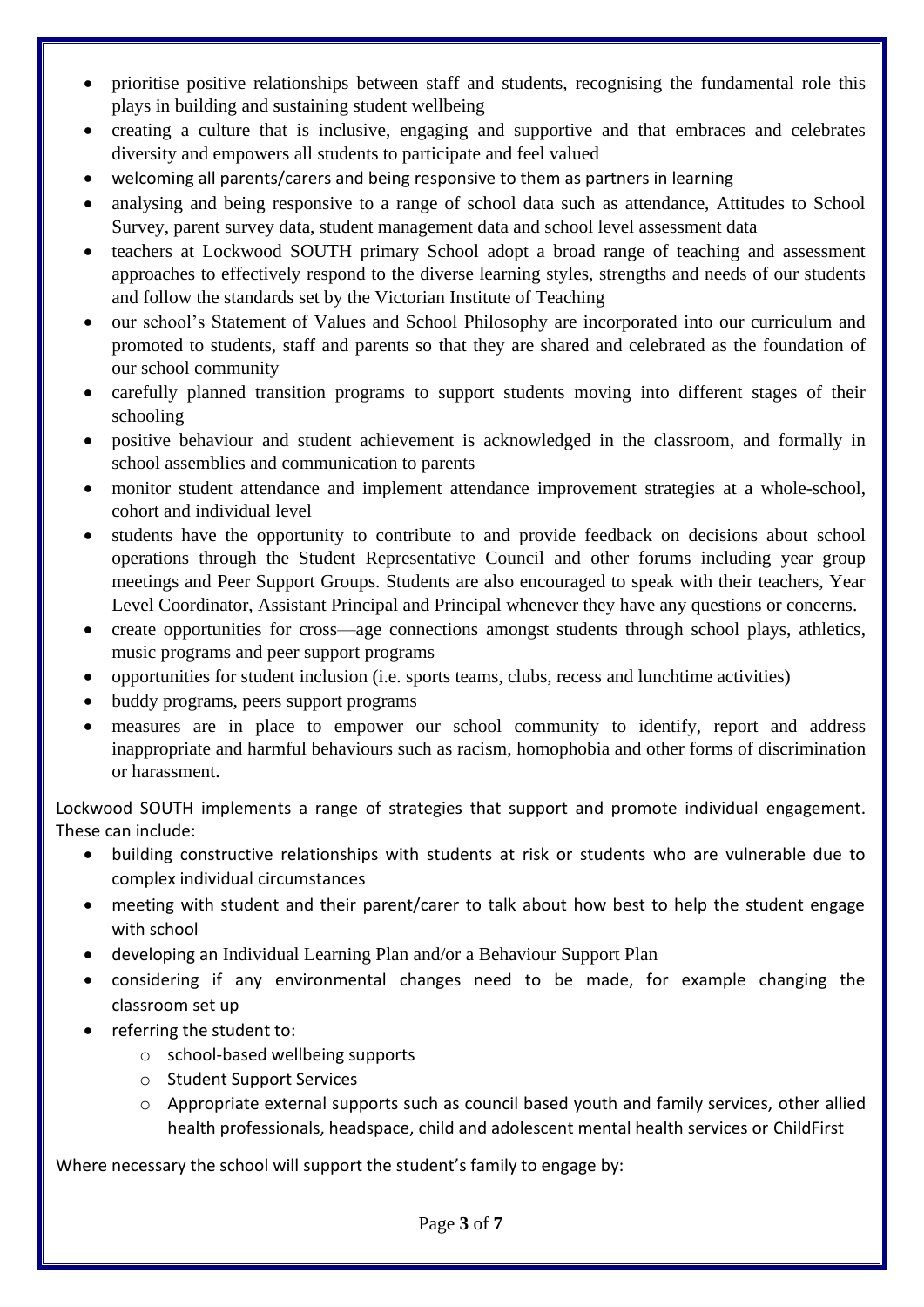- being responsive and sensitive to changes in the student's circumstances and health and wellbeing
- collaborating, where appropriate and with the support of the student and their family, with any external allied health professionals, services or agencies that are supporting the student
- monitoring individual student attendance and developing an Attendance Improvement Plans in collaboration with the student and their family
- engaging with our regional Koorie Education Support Officers
- running regular Student Support Group meetings for all students:
	- o with a disability
	- o in Out of Home Care
	- o with other complex needs that require ongoing support and monitoring.

# 4. Identifying students in need of support

Lockwood SOUTH Primary School is committed to providing the necessary support to ensure our students are supported intellectually, emotionally and socially. The Student Wellbeing team plays a significant role in developing and implementing strategies help identify students in need of support and enhance student wellbeing. Lockwood SOUTH Primary School will utilise the following information and tools to identify students in need of extra emotional, social or educational support:

- personal, health and learning information gathered upon enrolment and while the student is enrolled
- attendance records
- academic performance
- observations by school staff such as changes in engagement, behaviour, self-care, social connectedness and motivation
- attendance, detention and suspension data
- engagement with families

# 5. Student rights and responsibilities

school community have a right to experience a safe and supportive school environment. We expect that all students, staff, parents and carers treat each other with respect and dignity. Our school's Statement of Values highlights the rights and responsibilities of members of our community.

Students have the right to:

- participate fully in their education
- feel safe, secure and happy at school
- learn in an environment free from bullying, harassment, violence, racism, discrimination or intimidation
- express their ideas, feelings and concerns.

Students have the responsibility to:

- participate fully in their educational program
- display positive behaviours that demonstrate respect for themselves, their peers, their teachers and members of the school community
- respect the right of others to learn.

Students who may have a complaint or concern about something that has happened at school are encouraged to speak to their parents or carers and approach a trusted teacher or a member of the school leadership team. Further information about raising a complaint or concern is available in our Complaints Policy. Complaints Policy.

# 6. Student behavioural expectations and management

Page **4** of **7**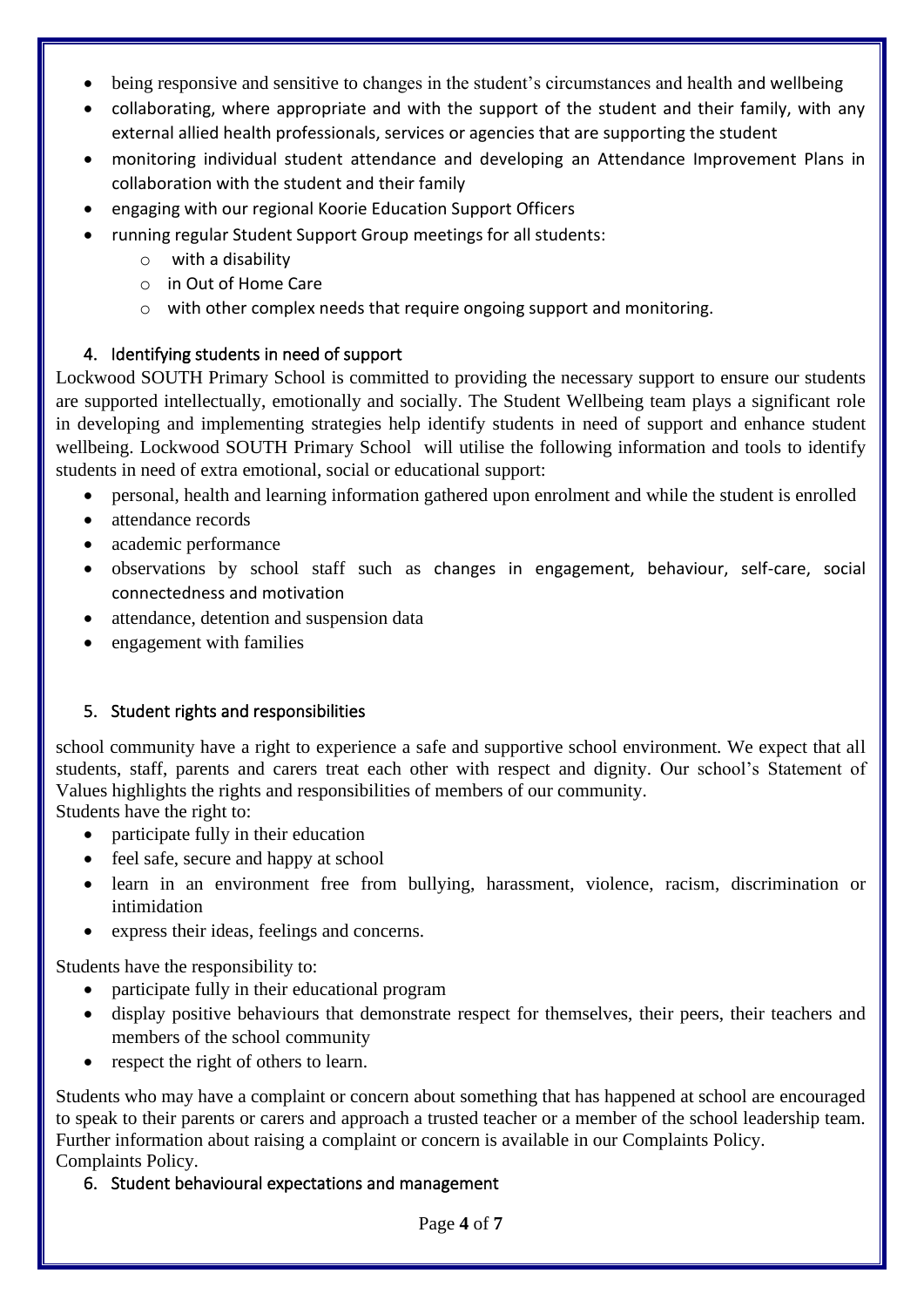Behavioural expectations of students are grounded in our school's Statement of Values/Student code of conduct.

Violence, bullying, and other offensive and harmful behaviours such as racism, harassment and discrimination will not be tolerated and will be managed in accordance with this policy. Bullying will be managed in accordance with our Bullying Prevention Policy.

When a student acts in breach of the behaviour standards of our school community, Lockwood SOUTH Primary School will institute a staged response, consistent with the Department's policies on behaviour, discipline and student wellbeing and engagement. Where appropriate, parents will be informed about the inappropriate behaviour and the disciplinary action taken by teachers and other school staff.

Our school considers, explores and implement positive and non-punitive interventions to support student behaviour before considering disciplinary measures such as detention, withdrawal of privileges or withdrawal from class.

Disciplinary measures may be used as part of a staged response to inappropriate behaviour in combination with other engagement and support strategies to ensure that factors that may have contributed to the student's behaviour are identified and addressed. Disciplinary measures at our school will be applied fairly and consistently. Students will always be provided with an opportunity to be heard.

Disciplinary measures that may be applied include:

- warning a student that their behaviour is inappropriate
- teacher controlled consequences such as moving a student in a classroom or other reasonable and proportionate responses to misbehaviour
- withdrawal of privileges
- detentions
- behaviour support and intervention meetings
- suspension
- expulsion

Suspension, expulsion and restrictive interventions are measures of last resort and may only be used in situations consistent with Department policy, available at:

- <https://www2.education.vic.gov.au/pal/suspensions/policy>
- <https://www2.education.vic.gov.au/pal/expulsions/policy>
- <https://www2.education.vic.gov.au/pal/restraint-seclusion/policy>

In line with Ministerial Order 1125, no student aged 8 or younger will be expelled without the approval of the Secretary of the Department of Education and Training.

The Principal of Lockwood SOUTH Primary School is responsible for ensuring all suspensions and expulsions are recorded on CASES21.

Corporal punishment is prohibited by law and will not be used in any circumstance at our school.

### 7. Engaging with families

Lockwood SOUTH Primary School values the input of parents and carers, and we will strive to support families to engage in their child's learning and build their capacity as active learners. We aim to be partners in learning with parents and carers in our school community.

We work hard to create successful partnerships with parents and carers by:

- ensuring that all parents have access to our school policies and procedures, available on our school website
- maintaining an open, respectful line of communication between parents and staff, supported by our Communicating with School Staff policy.
- providing parent volunteer opportunities so that families can contribute to school activities
- involving families with homework and other curriculum-related activities
- involving families in school decision making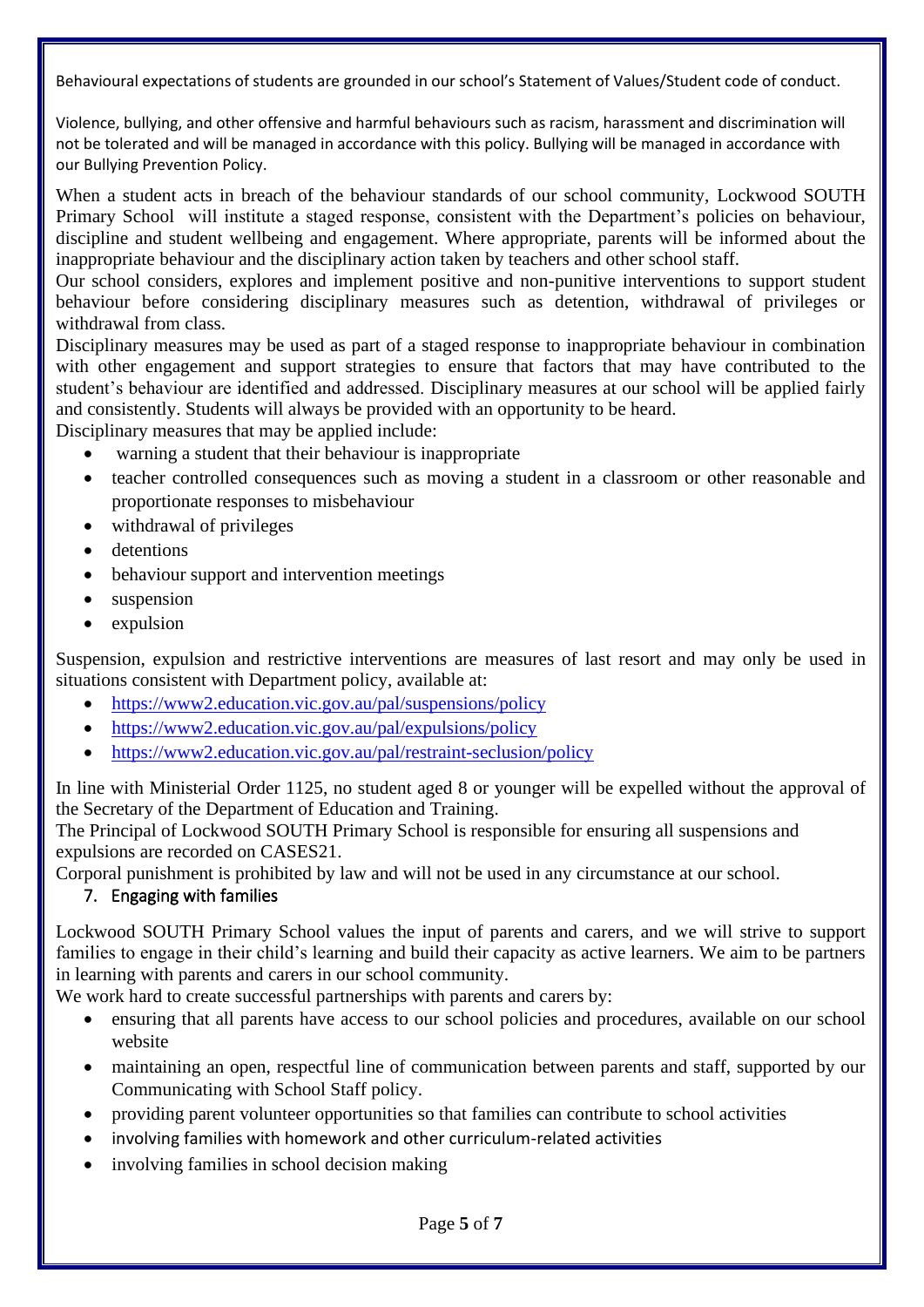- coordinating resources and services from the community for families
- including families in Student Support Groups, and developing individual plans for students.
- 8. Evaluation

Lockwood SOUTH Primary School will collect data each year to understand the frequency and types of wellbeing issues that are experienced by our students so that we can measure the success or otherwise of our school based strategies and identify emerging trends or needs.

Sources of data that will be assessed on an annual basis include:

- student survey data
- incidents data
- school reports
- parent survey
- case management
- CASES21, including attendance and absence data
- SOCS

Lockwood SOUTH Primary School will also regularly monitor available data dashboards to ensure any wellbeing or engagement issues are acted upon in a timely manner and any intervention occurs as soon as possible.

### **COMMUNICATION**

This policy will be communicated to our school community in the following ways

- Available publicly on our school's website
- Included in staff induction processes
- Included in transition and enrolment packs
- Made available in hard copy from school administration upon request

Our school will also ensure it follows the mandatory parent/carer notification requirements with respect to suspensions and expulsions outlined in the Department's policies at:

- **[Suspension process](https://www2.education.vic.gov.au/pal/suspensions/guidance/1-suspension-process)**
- [Expulsions -](https://www2.education.vic.gov.au/pal/expulsions/guidance/decision) Decision

# FURTHER INFORMATION AND RESOURCES

The following Department of Education and Training policies are relevant to this Student Engagement and Wellbeing Policy:

- [Attendance](https://www2.education.vic.gov.au/pal/attendance/policy)
- **[Student Engagement](https://www2.education.vic.gov.au/pal/student-engagement/policy)**
- [Child Safe Standards](https://www2.education.vic.gov.au/pal/child-safe-standards/policy)
- [Supporting Students in Out-of-Home Care](https://www2.education.vic.gov.au/pal/supporting-students-out-home-care/policy)
- [Students with Disability](https://www2.education.vic.gov.au/pal/students-disability/policy)
- [LGBTIQ Student Support](https://www2.education.vic.gov.au/pal/lgbtiq-student-support/policy)
- [Behaviour](https://www2.education.vic.gov.au/pal/behaviour-students/policy) Students
- [Suspensions](https://www2.education.vic.gov.au/pal/suspensions/policy)
- [Expulsions](https://www2.education.vic.gov.au/pal/expulsions/policy)
- **[Restraint and Seclusion](https://www2.education.vic.gov.au/pal/restraint-seclusion/policy)**

The following school policies are also relevant to this Student Wellbeing and Engagement Policy:

- Child Safety Policy
- Bullying Prevention Policy
- Statement of Values and School Philosophy